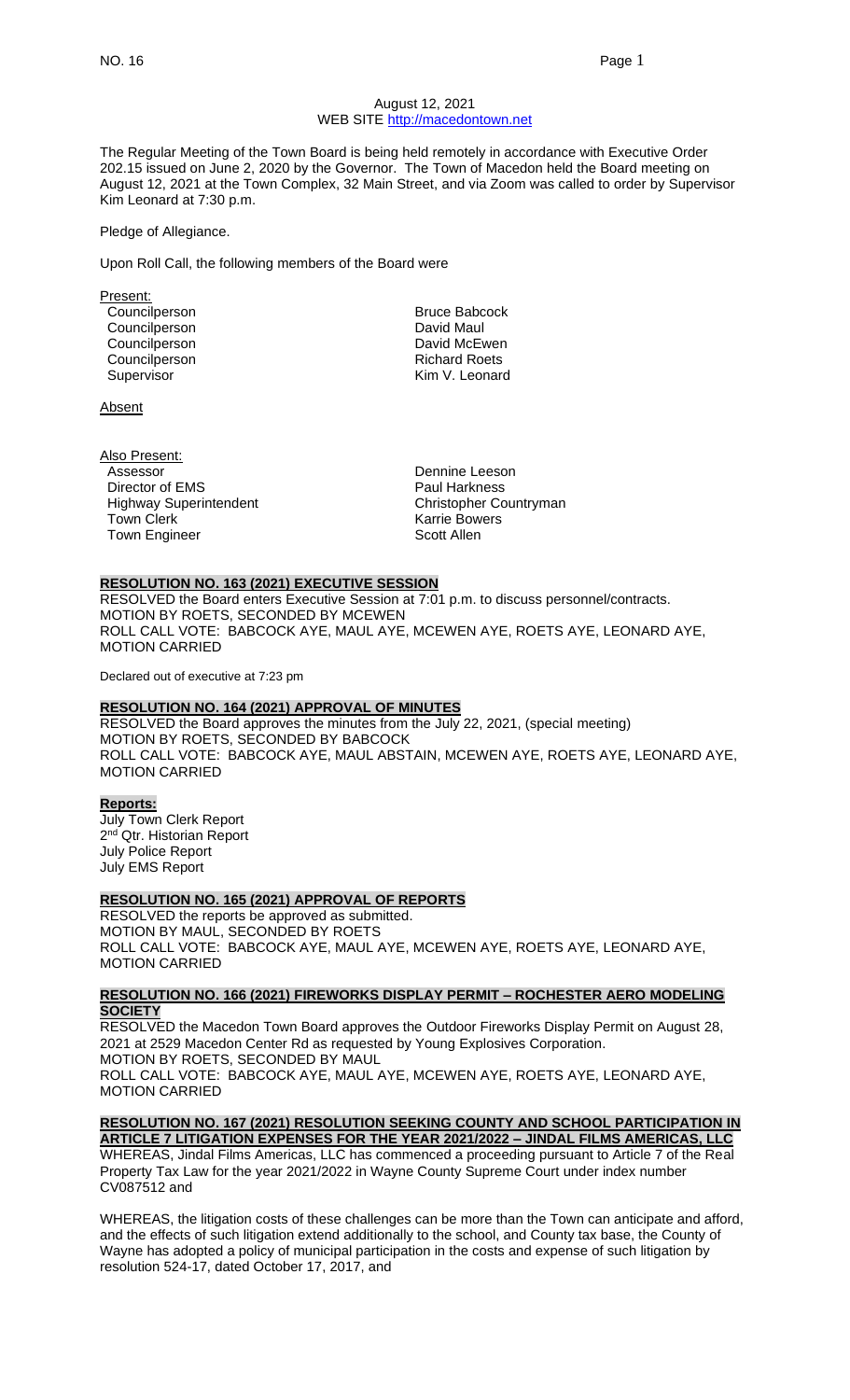WHEREAS, the Town of Macedon attorney has advised the Town Board that this litigation meets the requirement of municipal participation in that the real property in question has an assessed value in excess of \$1,000,000 and the petitioner is desirous of either a change in assessment of ten (10) percent or a change of at least \$100,000 less than the assessed value, to wit: assessment of \$2,400,000 is sought to be reduced to \$1,000,000 (equalized to 800,000), and

WHEREAS, the Town of Macedon desires to qualify this litigation for Wayne County and Palmyra-Macedon School District participation to equally share the legal and appraisal costs of this litigation, NOW, THEREFOR, BE IT RESOLVED that the Town of Macedon does hereby agree to share equally in the legal and appraisal costs of this litigation and does hereby request Wayne County and Palmyra-Macedon School District participation to share equally in the legal and appraisal costs of this litigation; and

BE IT FURTHER RESOLVED that the proceedings will involve the County Attorney and Real Property Tax Services Director as consultants regarding appraisals and/or settlement strategies and the Town Attorney is authorized to communicate pursuant to common defenses confidentiality agreements with the County of Wayne and Palmyra-Macedon School District; and

BE IT FURTHER RESOLVED that the Town of Macedon will pay its equal share of the legal and appraisal costs of this litigation; and

BE IT FURTHER RESOLVED that the Town Supervisor be and the same is hereby authorized to request participation by the County of Wayne and Palmyra-Macedon School District for equal participation in the legal and appraisal costs of this litigation by sending a copy of the Wayne County Real Property Tax Services Director and to the Superintendent of the Palmyra-Macedon School District. MOTION BY ROETS, SECONDED BY MAUL

ROLL CALL VOTE: BABCOCK AYE, MAUL AYE, MCEWEN AYE, ROETS AYE, LEONARD AYE, MOTION CARRIED

**RESOLUTION NO. 168 (2021) RESOLUTION SEEKING COUNTY AND SCHOOL PARTICIPATION IN ARTICLE 7 LITIGATION EXPENSES FOR THE YEAR 2021/2022 – Walmart Stores Inc. #3842** WHEREAS, Walmart Stores Inc. #3842 has commenced a proceeding pursuant to Article 7 of the Real Property Tax Law for the year 2021/2022 in Wayne County Supreme Court under index number CV087494; and

WHEREAS, the litigation costs of these challenges can be more than the Town can anticipate and afford, and the effects of such litigation extend additionally to the school, and County tax base, the County of Wayne has adopted a policy of municipal participation in the costs and expense of such litigation by resolution 524-17, dated October 17, 2017; and

WHEREAS, the Town of Macedon attorney has advised the Town Board that this litigation meets the requirement of municipal participation in that the real property in question has an assessed value in excess of \$1,000,000 and the petitioner is desirous of either a change in assessment of ten (10) percent or a change of at least \$100,000 less than the assessed value, to wit: assessment of \$13,600,000 is sought to be reduced to \$10,200,000 (equalized to 8,160,000); and

WHEREAS, the Town of Macedon desires to qualify this litigation for Wayne County and Palmyra-Macedon School District participation to equally share the legal and appraisal costs of this litigation,

NOW, THEREFOR, BE IT RESOLVED that the Town of Macedon does hereby agree to share equally in the legal and appraisal costs of this litigation and does hereby request Wayne County and Palmyra-Macedon School District participation to share equally in the legal and appraisal costs of this litigation; and

BE IT FURTHER RESOLVED that the proceedings will involve the County Attorney and Real Property Tax Services Director as consultants regarding appraisals and/or settlement strategies and the Town Attorney is authorized to communicate pursuant to common defenses confidentiality agreements with the County of Wayne and Palmyra-Macedon School District; and

BE IT FURTHER RESOLVED that the Town of Macedon will pay its equal share of the legal and appraisal costs of this litigation; and

BE IT FURTHER RESOLVED that the Town Supervisor be and the same is hereby authorized to request participation by the County of Wayne and Palmyra-Macedon School District for equal participation in the legal and appraisal costs of this litigation by sending a copy of the Wayne County Real Property Tax Services Director and to the Superintendent of the Palmyra-Macedon School District. MOTION BY MAUL, SECONDED BY BABCOCK ROLL CALL VOTE: BABCOCK AYE, MAUL AYE, MCEWEN AYE, ROETS AYE, LEONARD AYE, MOTION CARRIED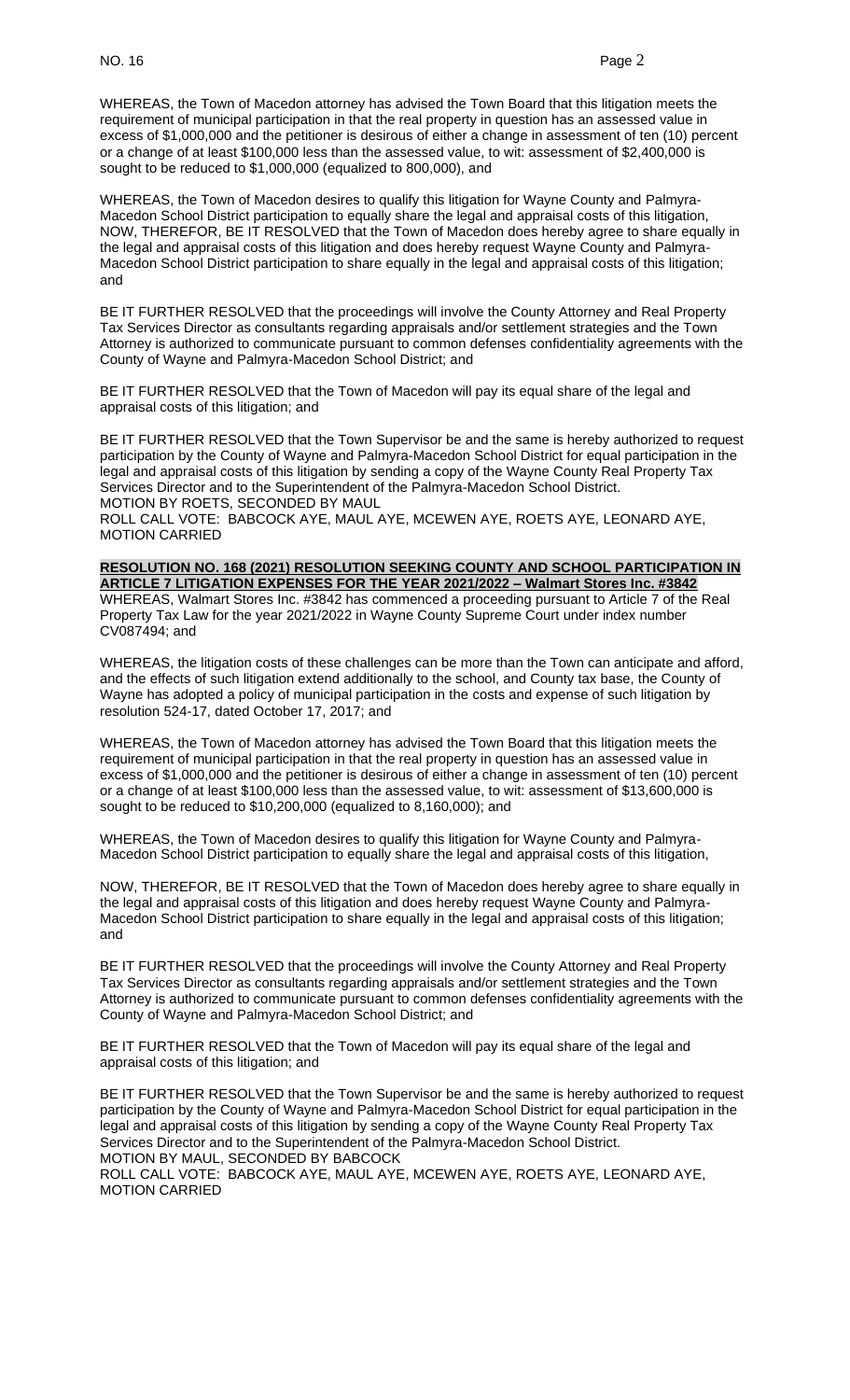# **RESOLUTION NO. 169 (2021) RESOLUTION SEEKING COUNTY AND SCHOOL PARTICIPATION IN**

**ARTICLE 7 LITIGATION EXPENSES FOR THE YEAR 2021/2022 – Meadowview Realty LLC** WHEREAS, Meadowview Realty LLC has commenced a proceeding pursuant to Article 7 of the Real Property Tax Law for the year 2021/2022 in Wayne County Supreme Court under index number CV087565; and

WHEREAS, the litigation costs of these challenges can be more than the Town can anticipate and afford, and the effects of such litigation extend additionally to the school, and County tax base, the County of Wayne has adopted a policy of municipal participation in the costs and expense of such litigation by resolution 524-17, dated October 17, 2017; and

WHEREAS, the Town of Macedon attorney has advised the Town Board that this litigation meets the requirement of municipal participation in that the real property in question has an assessed value in excess of \$1,000,000 and the petitioner is desirous of either a change in assessment of ten (10) percent or a change of at least \$100,000 less than the assessed value, to wit: assessment of \$1,064,500 is sought to be reduced to \$150,000 (equalized to \$120,000); and

WHEREAS, the Town of Macedon desires to qualify this litigation for Wayne County and Palmyra-Macedon School District participation to equally share the legal and appraisal costs of this litigation,

NOW, THEREFOR, BE IT RESOLVED that the Town of Macedon does hereby agree to share equally in the legal and appraisal costs of this litigation and does hereby request Wayne County and Palmyra-Macedon School District participation to share equally in the legal and appraisal costs of this litigation; and

BE IT FURTHER RESOLVED that the proceedings will involve the County Attorney and Real Property Tax Services Director as consultants regarding appraisals and/or settlement strategies and the Town Attorney is authorized to communicate pursuant to common defenses confidentiality agreements with the County of Wayne and Palmyra-Macedon School District; and

BE IT FURTHER RESOLVED that the Town of Macedon will pay its equal share of the legal and appraisal costs of this litigation; and

BE IT FURTHER RESOLVED that the Town Supervisor be and the same is hereby authorized to request participation by the County of Wayne and Palmyra-Macedon School District for equal participation in the legal and appraisal costs of this litigation by sending a copy of the Wayne County Real Property Tax Services Director and to the Superintendent of the Palmyra-Macedon School District. MOTION BY MAUL, SECONDED BY BABCOCK ROLL CALL VOTE: BABCOCK AYE, MAUL AYE, MCEWEN AYE, ROETS AYE, LEONARD AYE,

MOTION CARRIED

#### **RESOLUTION NO. 170 (2021) RESOLUTION SEEKING COUNTY AND SCHOOL PARTICIPATION IN ARTICLE 7 LITIGATION EXPENSES FOR THE YEAR 2021/2022 – Speedway LLC**

WHEREAS, Speedway LLC has commenced a proceeding pursuant to Article 7 of the Real Property Tax Law for the year 2021/2022 in Wayne County Supreme Court under index number CV087521; and

WHEREAS, the litigation costs of these challenges can be more than the Town can anticipate and afford, and the effects of such litigation extend additionally to the school, and County tax base, the County of Wayne has adopted a policy of municipal participation in the costs and expense of such litigation by resolution 524-17, dated October 17, 2017; and

WHEREAS, the Town of Macedon attorney has advised the Town Board that this litigation meets the requirement of municipal participation in that the real property in question has an assessed value in excess of \$1,000,000 and the petitioner is desirous of either a change in assessment of ten (10) percent or a change of at least \$100,000 less than the assessed value, to wit: assessment of \$1,200,400 is sought to be reduced to \$115,954 (equalized to \$92,763); and

WHEREAS, the Town of Macedon desires to qualify this litigation for Wayne County and Palmyra-Macedon School District participation to equally share the legal and appraisal costs of this litigation,

NOW, THEREFOR, BE IT RESOLVED that the Town of Macedon does hereby agree to share equally in the legal and appraisal costs of this litigation and does hereby request Wayne County and Palmyra-Macedon School District participation to share equally in the legal and appraisal costs of this litigation; and

BE IT FURTHER RESOLVED that the proceedings will involve the County Attorney and Real Property Tax Services Director as consultants regarding appraisals and/or settlement strategies and the Town Attorney is authorized to communicate pursuant to common defenses confidentiality agreements with the County of Wayne and Palmyra-Macedon School District; and

BE IT FURTHER RESOLVED that the Town of Macedon will pay its equal share of the legal and appraisal costs of this litigation; and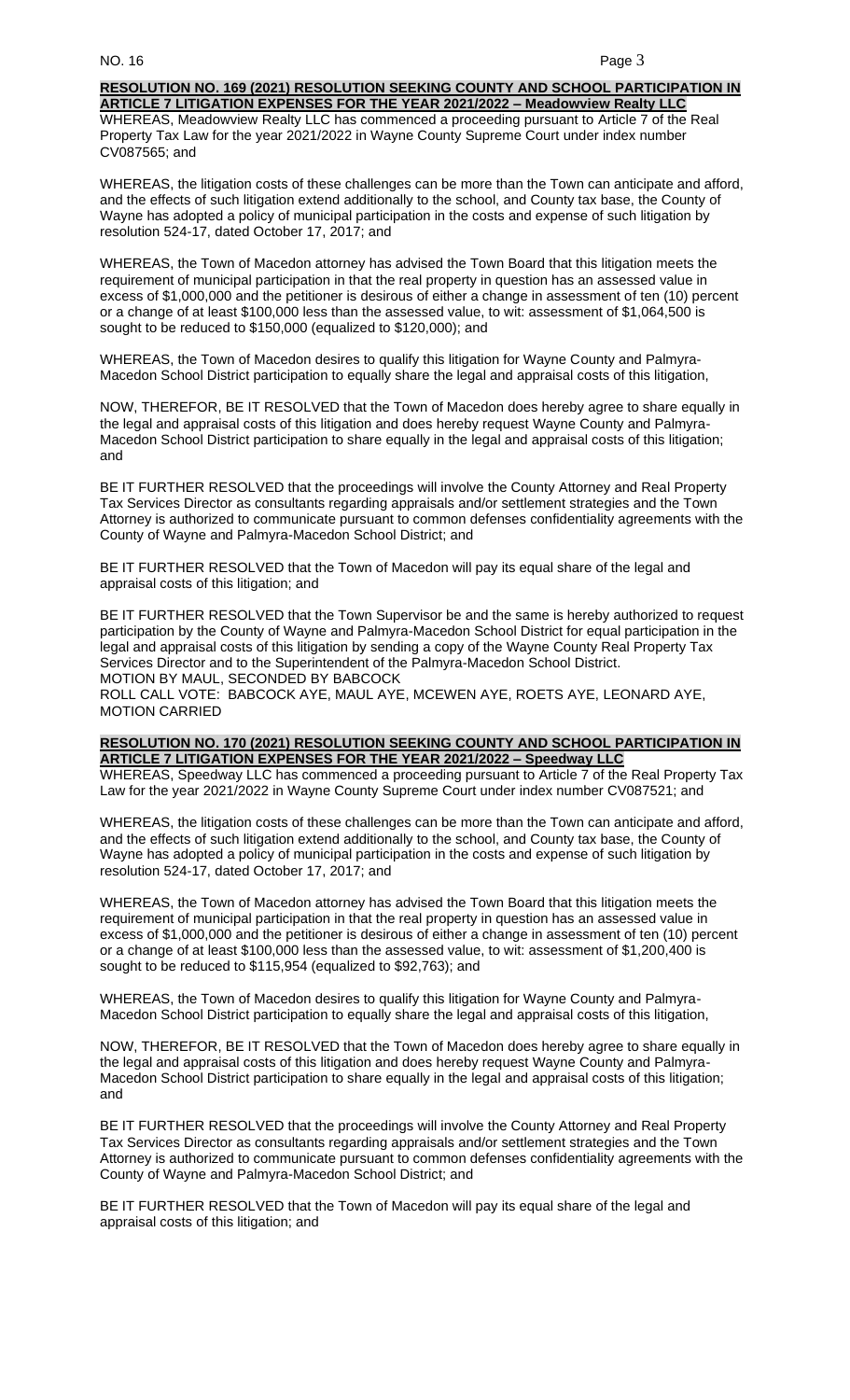BE IT FURTHER RESOLVED that the Town Supervisor be and the same is hereby authorized to request participation by the County of Wayne and Palmyra-Macedon School District for equal participation in the legal and appraisal costs of this litigation by sending a copy of the Wayne County Real Property Tax Services Director and to the Superintendent of the Palmyra-Macedon School District. MOTION BY MCEWEN, SECONDED BY ROETS

ROLL CALL VOTE: BABCOCK AYE, MAUL AYE, MCEWEN AYE, ROETS AYE, LEONARD AYE, MOTION CARRIED

#### **RESOLUTION NO. 171 (2021) RESOLUTION SEEKING COUNTY AND SCHOOL PARTICIPATION IN ARTICLE 7 LITIGATION EXPENSES FOR THE YEAR 2021/2022 – CVS**

WHEREAS, CVS has commenced a proceeding pursuant to Article 7 of the Real Property Tax Law for the year 2021/2022 in Wayne County Supreme Court under index number CV087557; and

WHEREAS, the litigation costs of these challenges can be more than the Town can anticipate and afford, and the effects of such litigation extend additionally to the school, and County tax base, the County of Wayne has adopted a policy of municipal participation in the costs and expense of such litigation by resolution 524-17, dated October 17, 2017; and

WHEREAS, the Town of Macedon attorney has advised the Town Board that this litigation meets the requirement of municipal participation in that the real property in question has an assessed value in excess of \$1,000,000 and the petitioner is desirous of either a change in assessment of ten (10) percent or a change of at least \$100,000 less than the assessed value, to wit: assessment of \$2,500,000 is sought to be reduced to \$250,000 (equalized to \$200,000); and

WHEREAS, the Town of Macedon desires to qualify this litigation for Wayne County and Palmyra-Macedon School District participation to equally share the legal and appraisal costs of this litigation, NOW, THEREFOR, BE IT RESOLVED that the Town of Macedon does hereby agree to share equally in the legal and appraisal costs of this litigation and does hereby request Wayne County and Palmyra-Macedon School District participation to share equally in the legal and appraisal costs of this litigation; and

BE IT FURTHER RESOLVED that the proceedings will involve the County Attorney and Real Property Tax Services Director as consultants regarding appraisals and/or settlement strategies and the Town Attorney is authorized to communicate pursuant to common defenses confidentiality agreements with the County of Wayne and Palmyra-Macedon School District; and

BE IT FURTHER RESOLVED that the Town of Macedon will pay its equal share of the legal and appraisal costs of this litigation; and

BE IT FURTHER RESOLVED that the Town Supervisor be and the same is hereby authorized to request participation by the County of Wayne and Palmyra-Macedon School District for equal participation in the legal and appraisal costs of this litigation by sending a copy of the Wayne County Real Property Tax Services Director and to the Superintendent of the Palmyra-Macedon School District. MOTION BY ROETS, SECONDED BY MCEWEN ROLL CALL VOTE: BABCOCK AYE, MAUL AYE, MCEWEN AYE, ROETS AYE, LEONARD AYE, MOTION CARRIED

• A resident who lives on Quaker Rd asked the Board if they could write a letter of support of reopening the O'Neil bridge which was turned into a walking bridge. The resident stated that they will be retaining an attorney to take NYS DOH and NYS Canal Corporation to court as the bridge should never have been closed.

# **RESOLUTION NO. 172 (2021) PAYMENT OF CLAIMS**

RESOLVED the bills be paid as audited MOTION BY BABCOCK, SECONDED BY ROETS ROLL CALL VOTE: BABCOCK AYE, MAUL AYE, MCEWEN AYE, ROETS AYE, LEONARD AYE, MOTION CARRIED

# **ABSTRACT NO. 17 (2021)**

| 2021 # 10711182<br>2021 # 62-69 | \$112,491.46<br>\$2,000.00 |  |
|---------------------------------|----------------------------|--|
| Total                           | \$114,491.46               |  |

### **Roundtable/discussion**

- Town Assessor Dee Leeson stated that a mailer went out in the mail to all residents regarding their property. Residents will need to look the paper over to make sure that all the information is correct.
- Ambulance EMS Director Paul Harkness informed residents that Monroe County has the highest transmission rate.
- Town Clerk Karrie Bowers spoke regarding a dog census that will be going out with the assessment mailer. If residents could please complete the census and mail, drop off or put the completed form in the drop box we will mark our records.